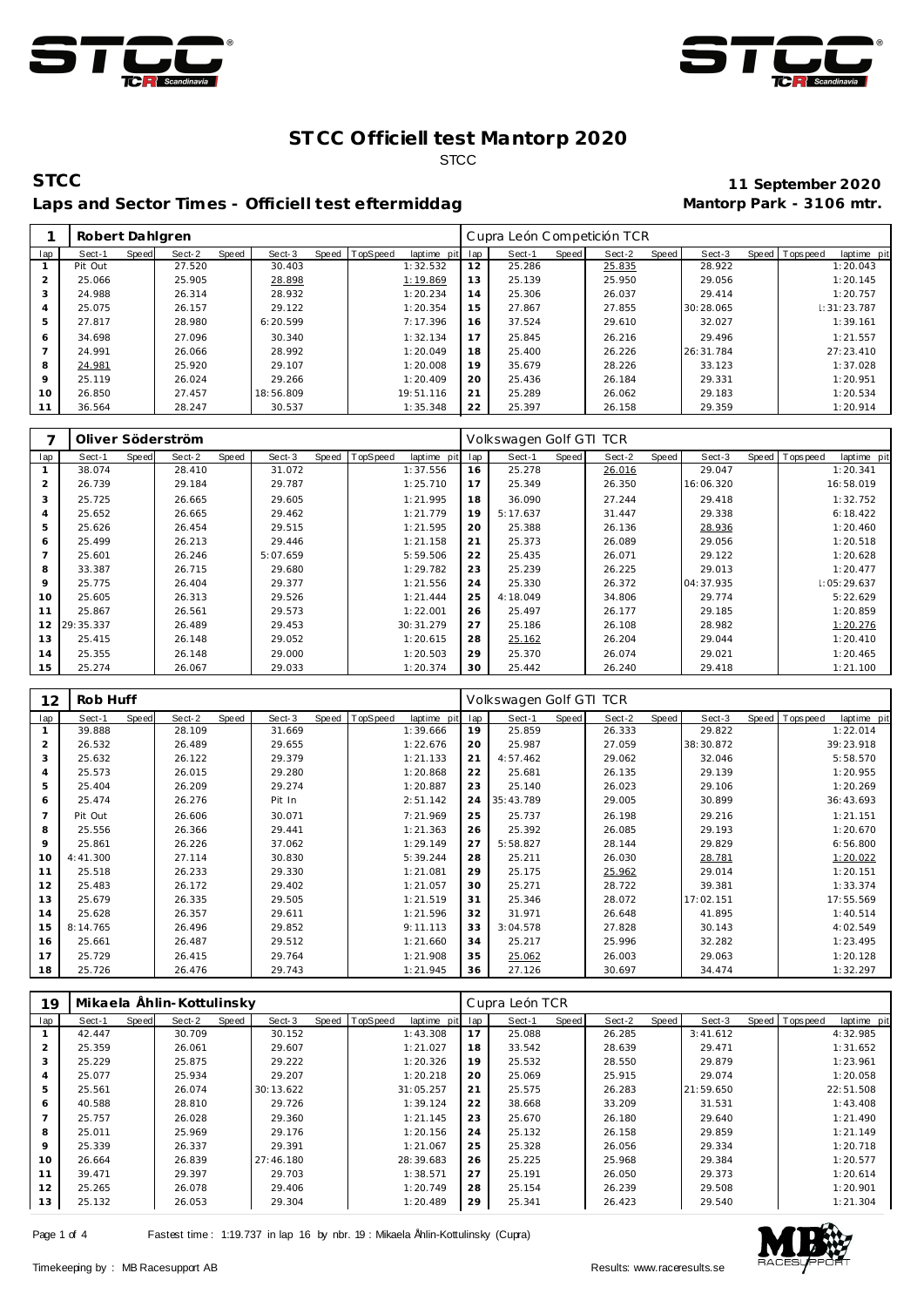



# **STCC 11 September 2020** Laps and Sector Times - Officiell test eftermiddag

|    | .212         | 26.356 | 16:55.278 | 17:46.846 | 30                 | 25.323 | 26.340 | 29.599 | : 21.262 |
|----|--------------|--------|-----------|-----------|--------------------|--------|--------|--------|----------|
|    | 15 23:30.633 | 27.707 | 30.174    | 24:28.514 | $\sim$ $\sim$<br>ು | 25.461 | 26.197 | 29.657 | 1:21.315 |
| 16 | 24.909       | 25.859 | 28.969    | .10727    | $\sim$<br>ے ت      |        |        |        |          |

| 20      |        |       | Mattias Andersson |       |           |       |          |             |     | Honda Civic FK2 TCR |       |        |       |          |       |          |             |
|---------|--------|-------|-------------------|-------|-----------|-------|----------|-------------|-----|---------------------|-------|--------|-------|----------|-------|----------|-------------|
| lap     | Sect-1 | Speed | Sect-2            | Speed | Sect-3    | Speed | TopSpeed | laptime pit | lap | Sect-1              | Speed | Sect-2 | Speed | Sect-3   | Speed | Topspeed | laptime pit |
|         | 42.865 |       | 28.400            |       | 31.142    |       |          | 1:42.407    | 14  | 26.029              |       | 26.722 |       | 29.735   |       |          | 1:22.486    |
| 2       | 26.150 |       | 26.625            |       | 29.543    |       |          | 1:22.318    | 15  | 25.871              |       | 27.389 |       | 7:04.634 |       |          | 7:57.894    |
| 3       | 25.632 |       | 26.385            |       | 29.398    |       |          | 1:21.415    | 16  | 35.075              |       | 28.088 |       | 30.519   |       |          | 1:33.682    |
|         | 25.730 |       | 26.489            |       | 29.520    |       |          | 1:21.739    | 17  | 26.272              |       | 26.865 |       | 29.966   |       |          | 1:23.103    |
| 5       | 25.708 |       | 26.448            |       | 29.623    |       |          | 1:21.779    | 18  | 25.877              |       | 26.560 |       | 29.747   |       |          | 1:22.184    |
| 6       | 25.957 |       | 26.820            |       | 5:56.027  |       |          | 6:48.804    | 19  | 25.757              |       | 26.648 |       | 6:38.692 |       |          | 7:31.097    |
|         | 38.631 |       | 30.178            |       | 30.665    |       |          | 1:39.474    | 20  | 43.799              |       | 28.542 |       | 30.328   |       |          | 1:42.669    |
| 8       | 26.124 |       | 26.379            |       | 29.674    |       |          | 1:22.177    | 21  | 26.033              |       | 26.642 |       | 29.402   |       |          | 1:22.077    |
| $\circ$ | 25.759 |       | 26.776            |       | 29.670    |       |          | 1:22.205    | 22  | 25.492              |       | 26.360 |       | 29.355   |       |          | 1:21.207    |
| 10      | 25.748 |       | 26.673            |       | 29.906    |       |          | 1:22.327    | 23  | 25.545              |       | 26.382 |       | 29.474   |       |          | 1:21.401    |
| 11      | 28.850 |       | 27.728            |       | 49:21.790 |       |          | 1:50:18.368 | 24  | 27.043              |       | 27.202 |       | 4:09.389 |       |          | 5:03.634    |
| 12      | 42.042 |       | 30.598            |       | 31.933    |       |          | 1:44.573    | 25  | 40.390              |       | 28.763 |       | 32.450   |       |          | 1:41.603    |
| 13      | 27.457 |       | 27.274            |       | 30.376    |       |          | 1:25.107    | 26  | 30.382              |       | 33.486 |       | 34.827   |       |          | 1:38.695    |

| 21             | Andreas Ahlberg |       |        |       |           |       |          |             |     | Volkswagen Golf GTI TCR |       |        |       |           |                  |             |
|----------------|-----------------|-------|--------|-------|-----------|-------|----------|-------------|-----|-------------------------|-------|--------|-------|-----------|------------------|-------------|
| lap            | Sect-1          | Speed | Sect-2 | Speed | Sect-3    | Speed | TopSpeed | laptime pit | lap | Sect-1                  | Speed | Sect-2 | Speed | Sect-3    | Speed   Topspeed | laptime pit |
|                | 37.215          |       | 27.981 |       | 30.619    |       |          | 1:35.815    | 13  | 32.623                  |       | 38.594 |       | 30.722    |                  | 1:41.939    |
| $\overline{2}$ | 26.242          |       | 26.394 |       | 29.945    |       |          | 1:22.581    | 14  | 25.778                  |       | 26.488 |       | 29.723    |                  | 1:21.989    |
| 3              | 25.836          |       | 26.521 |       | 29.788    |       |          | 1:22.145    | 15  | 25.521                  |       | 26.484 |       | 29.624    |                  | 1:21.629    |
| 4              | 25.607          |       | 26.521 |       | 29.771    |       |          | 1:21.899    | 16  | 25.557                  |       | 26.301 |       | 29.609    |                  | 1:21.467    |
| 5              | 26.446          |       | 26.900 |       | 04:32.648 |       |          | 1:05:25.994 | 17  | 25.500                  |       | 26.302 |       | 29.605    |                  | 1:21.407    |
| 6              | 33.557          |       | 27.192 |       | 30.855    |       |          | 1:31.604    | 18  | 25.586                  |       | 26.401 |       | 29.754    |                  | 1:21.741    |
|                | 26.069          |       | 26.468 |       | 29.845    |       |          | 1:22.382    | 19  | 25.573                  |       | 26.341 |       | 29.511    |                  | 1:21.425    |
| 8              | 25.694          |       | 26.629 |       | 2:03.381  |       |          | 2:55.704    | 20  | 25.867                  |       | 32.654 |       | 24:09.363 |                  | 25:07.884   |
| 9              | 32.027          |       | 27.437 |       | 29.804    |       |          | 1:29.268    | 21  | 38.391                  |       | 27.348 |       | 29.845    |                  | 1:35.584    |
| 10             | 25.432          |       | 26.232 |       | 29.259    |       |          | 1:20.923    | 22  | 25.575                  |       | 26.130 |       | 29.340    |                  | 1:21.045    |
| 11             | 25.389          |       | 26.350 |       | 29.472    |       |          | 1:21.211    | 23  | 25.415                  |       | 26.271 |       | 29.430    |                  | 1:21.116    |
| 12             | 25.953          |       | 26.749 |       | 23:37.264 |       |          | 24:29.966   | 24  | 25.397                  |       | 26.324 |       | 29.434    |                  | 1:21.155    |

| 22             | Albin Wärnelöv |              |        |       |          |       |                 |             |     | Hyundai i30 N TCR |       |        |       |           |                |             |
|----------------|----------------|--------------|--------|-------|----------|-------|-----------------|-------------|-----|-------------------|-------|--------|-------|-----------|----------------|-------------|
| lap            | Sect-1         | <b>Speed</b> | Sect-2 | Speed | Sect-3   | Speed | <b>TopSpeed</b> | laptime pit | lap | Sect-1            | Speed | Sect-2 | Speed | Sect-3    | Speed Topspeed | laptime pit |
|                | 36.352         |              | 32.376 |       | 32.654   |       |                 | 1:41.382    | 15  | 25.873            |       | 26.482 |       | 29.722    |                | 1:22.077    |
| $\overline{2}$ | 28.370         |              | 27.629 |       | 3:02.931 |       |                 | 3:58.930    | 16  | 25.809            |       | 26.602 |       | 29.803    |                | 1:22.214    |
| 3              | 31.745         |              | 26.635 |       | 29.594   |       |                 | 1:27.974    | 17  | 26.131            |       | 29.007 |       | 05:19.881 |                | 1:06:15.019 |
| $\overline{4}$ | 25.679         |              | 26.286 |       | 29.370   |       |                 | 1:21.335    | 18  | 33.937            |       | 28.439 |       | 30.753    |                | 1:33.129    |
| 5              | 25.344         |              | 26.380 |       | 29.475   |       |                 | 1:21.199    | 19  | 27.033            |       | 28.667 |       | 29.467    |                | 1:25.167    |
| 6              | 25.514         |              | 26.364 |       | 29.404   |       |                 | 1:21.282    | 20  | 25.580            |       | 26.301 |       | 29.404    |                | 1:21.285    |
|                | 25.850         |              | 26.554 |       | 2:04.738 |       |                 | 2:57.142    | 21  | 25.577            |       | 26.451 |       | 29.350    |                | 1:21.378    |
| 8              | 30.144         |              | 26.331 |       | 29.481   |       |                 | 1:25.956    | 22  | 25.354            |       | 26.294 |       | 29.292    |                | 1:20.940    |
| $\mathsf Q$    | 25.419         |              | 26.400 |       | 29.713   |       |                 | 1:21.532    | 23  | 25.491            |       | 26.636 |       | 29.374    |                | 1:21.501    |
| 10             | 25.581         |              | 26.670 |       | 29.647   |       |                 | 1:21.898    | 24  | 26.911            |       | 26.583 |       | 3:19.554  |                | 4:13.048    |
| 11             | 25.860         |              | 26.559 |       | 29.601   |       |                 | 1:22.020    | 25  | 38,800            |       | 28.025 |       | 30.255    |                | 1:37.080    |
| 12             | 25.743         |              | 26.901 |       | 29.630   |       |                 | 1:22.274    | 26  | 26.105            |       | 26.514 |       | 15:09.595 |                | 16:02.214   |
| 13             | 25.839         |              | 26.536 |       | 29.595   |       |                 | 1:21.970    | 27  | 32.433            |       | 29.346 |       | 31.185    |                | 1:32.964    |
| 14             | 25.767         |              | 26.687 |       | 29.658   |       |                 | 1:22.112    | 28  |                   |       |        |       |           |                |             |

| 48  | Mikael Karlsson |       |        |       |           |       |          |             |     | Volkswagen Golf GTI TCR |       |        |       |           |                |             |
|-----|-----------------|-------|--------|-------|-----------|-------|----------|-------------|-----|-------------------------|-------|--------|-------|-----------|----------------|-------------|
| lap | Sect-1          | Speed | Sect-2 | Speed | Sect-3    | Speed | TopSpeed | laptime pit | lap | Sect-1                  | Speed | Sect-2 | Speed | Sect-3    | Speed Topspeed | laptime pit |
|     | 32.415          |       | 26.996 |       | 30.908    |       |          | 1:30.319    | 21  | 31.648                  |       | 27.000 |       | 29.991    |                | 1:28.639    |
| 2   | 25.939          |       | 26.255 |       | 29.971    |       |          | 1:22.165    | 22  | 26.058                  |       | 26.367 |       | 29.543    |                | 1:21.968    |
| 3   | 25.755          |       | 26.278 |       | 29.891    |       |          | 1:21.924    | 23  | 25.758                  |       | 26.366 |       | 29.833    |                | 1:21.957    |
| 4   | 25.854          |       | 26.686 |       | 2:36.817  |       |          | 3:29.357    | 24  | 25.578                  |       | 26.351 |       | 29.609    |                | 1:21.538    |
| 5   | 33.122          |       | 26.914 |       | 29.929    |       |          | 1:29.965    | 25  | 25.545                  |       | 26.360 |       | 2:23.822  |                | 3:15.727    |
| 6   | 25.323          |       | 26.502 |       | 29.348    |       |          | 1:21.173    | 26  | 30.354                  |       | 26.410 |       | 30.173    |                | 1:26.937    |
|     | 25.200          |       | 26.284 |       | 29.603    |       |          | 1:21.087    | 27  | 25.448                  |       | 26.269 |       | 29.883    |                | 1:21.600    |
| 8   | 25.708          |       | 26.548 |       | 14:45.972 |       |          | 15:38.228   | 28  | 25.527                  |       | 26.435 |       | 30.237    |                | 1:22.199    |
| 9   | 31.310          |       | 26.930 |       | 30.565    |       |          | 1:28.805    | 29  | 25.981                  |       | 30.589 |       | 25:24.012 |                | 26:20.582   |
| 10  | 26.160          |       | 26.581 |       | 2:27.360  |       |          | 3:20.101    | 30  | 31.072                  |       | 26.768 |       | 30.377    |                | 1:28.217    |
| 11  | 31.969          |       | 26.396 |       | 29.410    |       |          | 1:27.775    | 31  | 26.028                  |       | 26.353 |       | 2:20.107  |                | 3:12.488    |
| 12  | 25.361          |       | 26.143 |       | 29.218    |       |          | 1:20.722    | 32  | 30.751                  |       | 26.624 |       | 29.297    |                | 1:26.672    |
| 13  | 24.981          |       | 26.341 |       | 29.344    |       |          | 1:20.666    | 33  | 25.807                  |       | 28.218 |       | 2:20.846  |                | 3:14.871    |
| 14  | 26.493          |       | 27.828 |       | 3:48.490  |       |          | 4:42.811    | 34  | 30.262                  |       | 26.770 |       | 29.522    |                | 1:26.554    |

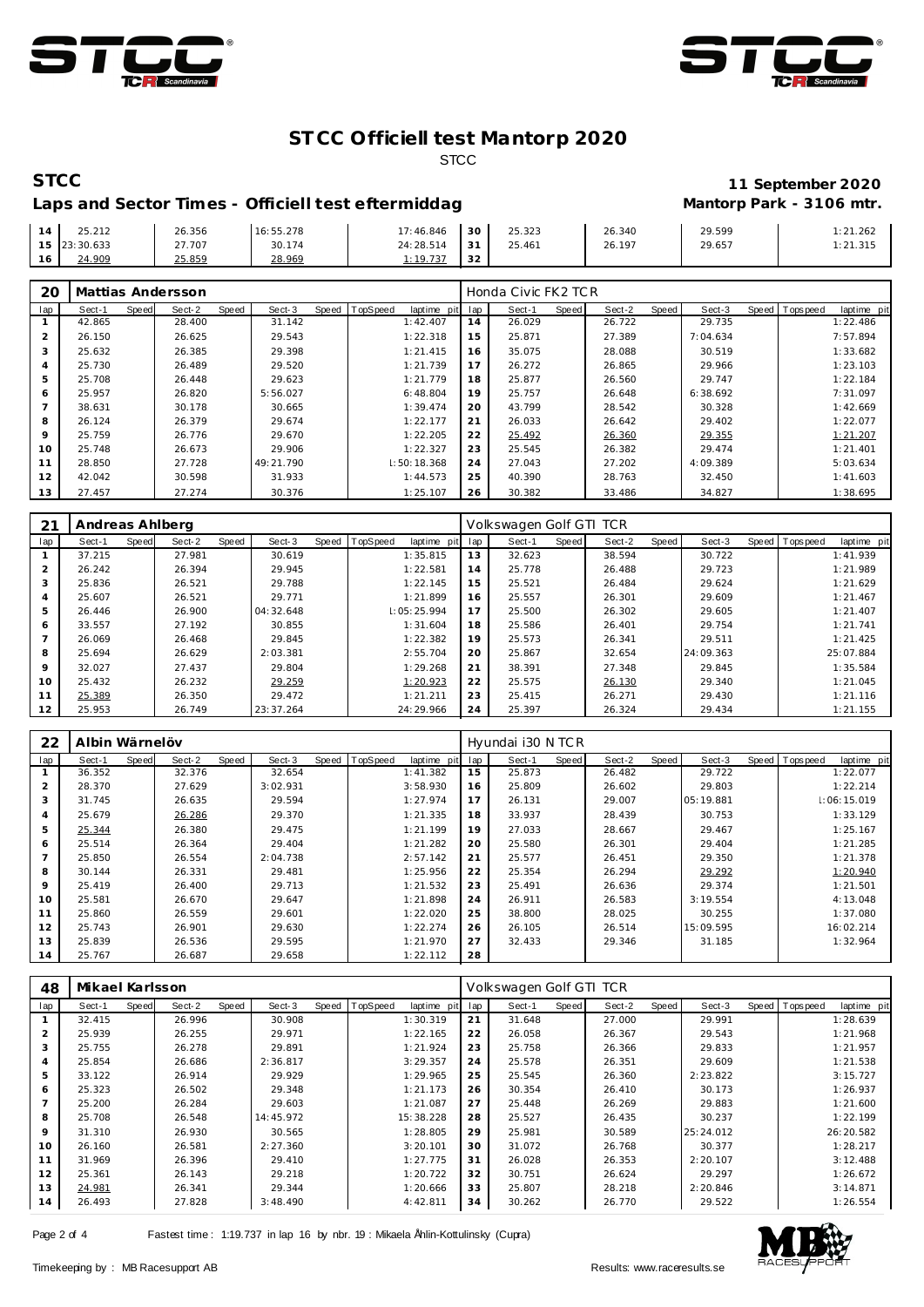



# Laps and Sector Times - Officiell test eftermiddag **Mantorp Park - 3106 mtr.**

# **STCC 11 September 2020**

| 15             | 31.789 | 26.895 | 30.907    | 1:29.591  | 35 | 25.451 | 26.361 | 29.138   | 1:20.950 |
|----------------|--------|--------|-----------|-----------|----|--------|--------|----------|----------|
| 16             | 25.802 | 26.222 | 29.309    | 1:21.333  | 36 | 25.268 | 26.467 | 29.435   | 1:21.170 |
| 7 <sub>7</sub> | 25.229 | 26.483 | 29.546    | 1:21.258  | 37 | 26.968 | 27.894 | 3:50.165 | 4:45.027 |
| 18             | 25.429 | 26.624 | 1:32.020  | 2:24.073  | 38 | 32.061 | 26.769 | 29.386   | 1:28.216 |
| 19             | 30.791 | 26.313 | 29.712    | 1:26.816  | 39 | 25.102 | 26.167 | 29.737   | 1:21.006 |
| 20             | 25.713 | 26.382 | 30:21.375 | 31:13.470 | 40 | 25.215 | 25.985 | 29.062   | 1:20.262 |

| 5 <sup>1</sup> | Hannes Morin |       |        |       |           |       |                 |             |     | Audi RS 3 LMS |       |        |       |          |              |           |             |
|----------------|--------------|-------|--------|-------|-----------|-------|-----------------|-------------|-----|---------------|-------|--------|-------|----------|--------------|-----------|-------------|
| lap            | Sect-1       | Speed | Sect-2 | Speed | Sect-3    | Speed | <b>TopSpeed</b> | laptime pit | lap | Sect-1        | Speed | Sect-2 | Speed | Sect-3   | <b>Speed</b> | Tops peed | laptime pit |
|                | 38.851       |       | 34.219 |       | Pit In    |       |                 | 2:42.087    | 10  | 29.743        |       | 32.669 |       | 48.540   |              |           | 1:50.952    |
|                | Pit Out      |       | 34.937 |       | 2:54.130  |       |                 | 21:41.738   | 11  | 50.558        |       | 26.707 |       | 35.041   |              |           | 1:52.306    |
|                | 37.398       |       | 33.920 |       | 29.526    |       |                 | 1:40.844    | 12  | 26.146        |       | 26.754 |       | 29.927   |              |           | 1:22.827    |
|                | 25.302       |       | 25.997 |       | 29.193    |       |                 | 1:20.492    | 13  | 25.761        |       | 26.598 |       | 29.448   |              |           | 1:21.807    |
|                | 25.030       |       | 26.233 |       | 29.321    |       |                 | 1:20.584    | 14  | 25.760        |       | 26.692 |       | 3:54.987 |              |           | 4:47.439    |
| 6              | 29.558       |       | 31.506 |       | 58:56.619 |       |                 | 59:57.683   | 15  | 37.179        |       | 35.119 |       | 30.130   |              |           | 1:42.428    |
|                | 42.474       |       | 42.541 |       | 37.174    |       |                 | 2:02.189    | 16  | 25.869        |       | 26.592 |       | 30.010   |              |           | 1:22.471    |
| 8              | 28.976       |       |        |       |           |       |                 | 55:31.666   | 17  | 25.947        |       | 27.019 |       | 29.519   |              |           | 1:22.485    |
| $\circ$        | 41.193       |       | 35.214 |       | 33.834    |       |                 | 1:50.241    | 18  |               |       |        |       |          |              |           |             |

| 59             |        |              | Peter Poker Wallenberg |       |           |       |          |             |     | Cupra León Competición TCR |       |        |       |           |       |            |             |
|----------------|--------|--------------|------------------------|-------|-----------|-------|----------|-------------|-----|----------------------------|-------|--------|-------|-----------|-------|------------|-------------|
| lap            | Sect-1 | <b>Speed</b> | Sect-2                 | Speed | Sect-3    | Speed | TopSpeed | laptime pit | lap | Sect-1                     | Speed | Sect-2 | Speed | Sect-3    | Speed | T ops peed | laptime pit |
| $\mathbf{1}$   | 44.893 |              | 35.299                 |       | 39.041    |       |          | 1:59.233    | 25  | 26.480                     |       | 26.452 |       | 30.204    |       |            | 1:23.136    |
| 2              | 30.342 |              | 27.623                 |       | 31.849    |       |          | 1:29.814    | 26  | 26.441                     |       | 26.661 |       | 30.305    |       |            | 1:23.407    |
| 3              | 27.609 |              | 26.947                 |       | 30.873    |       |          | 1:25.429    | 27  | 26.444                     |       | 26.815 |       | 30.364    |       |            | 1:23.623    |
| 4              | 26.863 |              | 26.735                 |       | 30.858    |       |          | 1:24.456    | 28  | 26.527                     |       | 26.640 |       | 30.377    |       |            | 1:23.544    |
| 5              | 26.628 |              | 26.881                 |       | 30.599    |       |          | 1:24.108    | 29  | 26.390                     |       | 26.945 |       | 30.129    |       |            | 1:23.464    |
| 6              | 26.376 |              | 26.709                 |       | 30.503    |       |          | 1:23.588    | 30  | 26.352                     |       | 26.869 |       | 30.338    |       |            | 1:23.559    |
| $\overline{7}$ | 26.454 |              | 26.673                 |       | 30.480    |       |          | 1:23.607    | 31  | 27.094                     |       | 27.144 |       | 39:41.670 |       |            | 40:35.908   |
| 8              | 26.638 |              | 26.508                 |       | 30.419    |       |          | 1:23.565    | 32  | 45.329                     |       | 33.300 |       | 34.712    |       |            | 1:53.341    |
| 9              | 26.361 |              | 27.060                 |       | 30.477    |       |          | 1:23.898    | 33  | 29.578                     |       | 27.651 |       | 31.923    |       |            | 1:29.152    |
| 10             | 26.494 |              | 26.716                 |       | 30.422    |       |          | 1:23.632    | 34  | 26.712                     |       | 26.759 |       | 30.293    |       |            | 1:23.764    |
| 11             | 26.365 |              | 26.541                 |       | 30.384    |       |          | 1:23.290    | 35  | 26.218                     |       | 26.695 |       | 29.851    |       |            | 1:22.764    |
| 12             | 26.444 |              | 26.672                 |       | 30.318    |       |          | 1:23.434    | 36  | 26.321                     |       | 26.625 |       | 30.089    |       |            | 1:23.035    |
| 13             | 26.483 |              | 26.572                 |       | 30.582    |       |          | 1:23.637    | 37  | 26.191                     |       | 26.436 |       | 29.922    |       |            | 1:22.549    |
| 14             | 26.569 |              | 26.575                 |       | 30.748    |       |          | 1:23.892    | 38  | 26.222                     |       | 26.602 |       | 29.825    |       |            | 1:22.649    |
| 15             | 26.427 |              | 27.136                 |       | 34:14.524 |       |          | 35:08.087   | 39  | 25.989                     |       | 26.499 |       | 29.806    |       |            | 1:22.294    |
| 16             | 42.646 |              | 32.555                 |       | 34.621    |       |          | 1:49.822    | 40  | 12:29.280                  |       | 31.865 |       | 32.138    |       |            | 13:33.283   |
| 17             | 29.616 |              | 27.434                 |       | 31.758    |       |          | 1:28.808    | 41  | 26.722                     |       | 26.401 |       | 29.980    |       |            | 1:23.103    |
| 18             | 26.671 |              | 26.600                 |       | 30.863    |       |          | 1:24.134    | 42  | 26.156                     |       | 26.479 |       | 30.045    |       |            | 1:22.680    |
| 19             | 26.874 |              | 26.769                 |       | 30.338    |       |          | 1:23.981    | 43  | 26.074                     |       | 26.434 |       | 29.791    |       |            | 1:22.299    |
| 20             | 26.421 |              | 26.925                 |       | 30.524    |       |          | 1:23.870    | 44  | 26.624                     |       | 26.525 |       | 2:17.330  |       |            | 3:10.479    |
| 21             | 26.808 |              | 26.737                 |       | 30.449    |       |          | 1:23.994    | 45  | 38.928                     |       | 27.786 |       | 31.324    |       |            | 1:38.038    |
| 22             | 26.396 |              | 26.511                 |       | 30.190    |       |          | 1:23.097    | 46  | 26.137                     |       | 26.518 |       | 30.371    |       |            | 1:23.026    |
| 23             | 26.218 |              | 26.802                 |       | 30.336    |       |          | 1:23.356    | 47  | 25.835                     |       | 26.609 |       | 29.877    |       |            | 1:22.321    |
| 24             | 26.334 |              | 26.488                 |       | 30.340    |       |          | 1:23.162    | 48  | 25.818                     |       | 26.479 |       | 29.841    |       |            | 1:22.138    |

| 70             | Isac Aronsson (J) |       |        |       |          |       |          |             |     | Volkswagen Golf GTI TCR |       |        |       |           |  |                |             |  |  |
|----------------|-------------------|-------|--------|-------|----------|-------|----------|-------------|-----|-------------------------|-------|--------|-------|-----------|--|----------------|-------------|--|--|
| lap            | Sect-1            | Speed | Sect-2 | Speed | Sect-3   | Speed | TopSpeed | laptime pit | lap | Sect-1                  | Speed | Sect-2 | Speed | Sect-3    |  | Speed Topspeed | laptime pit |  |  |
|                | 38.928            |       | 33.884 |       | 32.072   |       |          | 1:44.884    | 18  | 30.994                  |       | 34.700 |       | 56:07.502 |  |                | 57:13.196   |  |  |
| $\overline{2}$ | 27.741            |       | 27.573 |       | 30.372   |       |          | 1:25.686    | 19  | 35.774                  |       | 35.422 |       | 31.237    |  |                | 1:42.433    |  |  |
| 3              | 26.756            |       | 27.186 |       | 30.454   |       |          | 1:24.396    | 20  | 27.276                  |       | 27.189 |       | 30.085    |  |                | 1:24.550    |  |  |
| $\overline{4}$ | 26.444            |       | 27.313 |       | 29.924   |       |          | 1:23.681    | 21  | 26.255                  |       | 26.889 |       | 29.906    |  |                | 1:23.050    |  |  |
| 5              | 26.688            |       | 26.999 |       | 30.129   |       |          | 1:23.816    | 22  | 26.129                  |       | 26.711 |       | 29.975    |  |                | 1:22.815    |  |  |
| 6              | 26.168            |       | 27.091 |       | 30.187   |       |          | 1:23.446    | 23  | 26.007                  |       | 26.855 |       | 29.956    |  |                | 1:22.818    |  |  |
| 7              | 26.133            |       | 26.946 |       | 30.053   |       |          | 1:23.132    | 24  | 25.915                  |       | 27.162 |       | 29.985    |  |                | 1:23.062    |  |  |
| 8              | 26.265            |       | 27.698 |       | 4:20.590 |       |          | 5:14.553    | 25  | 26.049                  |       | 44.805 |       | 24:27.561 |  |                | 25:38.415   |  |  |
| 9              | 33.505            |       | 27.493 |       | 30.472   |       |          | 1:31.470    | 26  | 36.062                  |       | 33.433 |       | 32.144    |  |                | 1:41.639    |  |  |
| 10             | 26.614            |       | 27.246 |       | 30.081   |       |          | 1:23.941    | 27  | 26.468                  |       | 26.723 |       | 29.864    |  |                | 1:23.055    |  |  |
| 11             | 26.750            |       | 27.182 |       | 30.010   |       |          | 1:23.942    | 28  | 28.144                  |       | 27.221 |       | 29.784    |  |                | 1:25.149    |  |  |
| 12             | 26.281            |       | 27.396 |       | 30.183   |       |          | 1:23.860    | 29  | 26.238                  |       | 27.111 |       | 29.857    |  |                | 1:23.206    |  |  |
| 13             | 26.356            |       | 27.052 |       | 4:23.195 |       |          | 5:16.603    | 30  | 26.262                  |       | 26.978 |       | 29.917    |  |                | 1:23.157    |  |  |
| 14             | 37.173            |       | 32.945 |       | 31.662   |       |          | 1:41.780    | 31  | 25.966                  |       | 26.901 |       | 30.071    |  |                | 1:22.938    |  |  |
| 15             | 26.393            |       | 26.978 |       | 29.871   |       |          | 1:23.242    | 32  | 25.912                  |       | 27.092 |       | 30.094    |  |                | 1:23.098    |  |  |
| 16             | 26.021            |       | 26.849 |       | 29.615   |       |          | 1:22.485    | 33  | 25.977                  |       | 27.165 |       | 30.089    |  |                | 1:23.231    |  |  |
| 17             | 26.036            |       | 26.986 |       | 29.764   |       |          | 1:22.786    | 34  |                         |       |        |       |           |  |                |             |  |  |